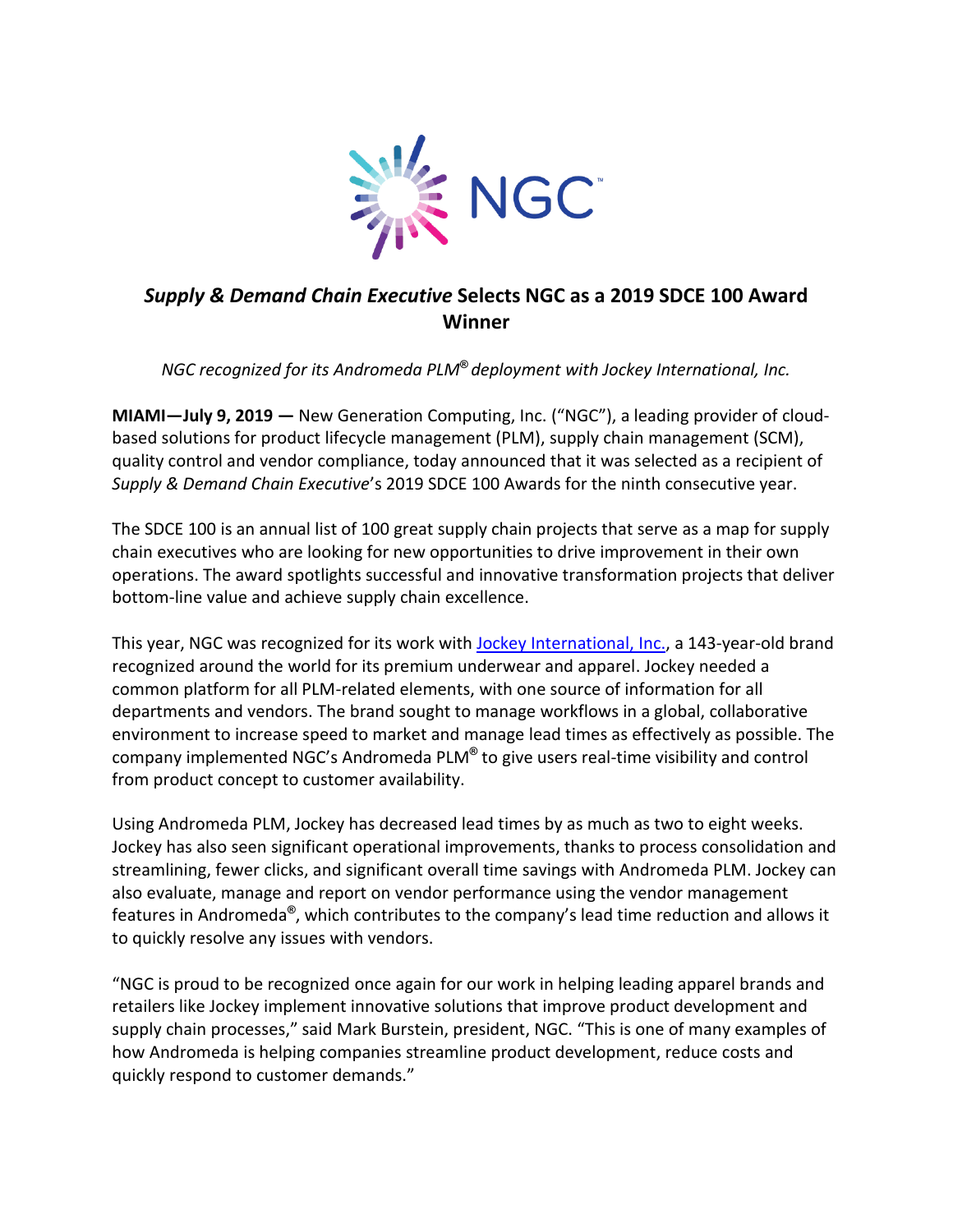## **About** *Supply & Demand Chain Executive*

*Supply & Demand Chain Executive* is the executive's user manual for successful supply and demand chain transformation, utilizing hard-hitting analysis, viewpoints and unbiased case studies to steer executives and supply management professionals through the complicated, yet critical, world of supply and demand chain enablement to gain competitive advantage. Visit them on the web at [www.SDCExec.com.](http://www.sdcexec.com/)

## **About Jockey International, Inc.**

Founded in 1876, Jockey International, Inc. is a privately held company with headquarters in Kenosha, Wis. Today, Jockey apparel products are sold in major department and specialty stores in more than 145 countries around the world. Jockey is committed to quality, comfort, fashion and innovation. As Jockey grows, the simple commitment to serve consumers' needs continues to be the company's hallmark. For more information, visit [www.jockey.com.](https://www.jockey.com/)

## **About NGC**

NGC powers the digital supply chain with the [Andromeda Cloud Platform](https://www.ngcsoftware.com/landing/ngcandromedacloudplatform/)**®** , enabling brand owners and retailers to maximize revenue and profit by accelerating lead times, streamlining product development and supply chain management, and optimizing distribution. NGC solutions cover the entire concept to customer lifecycle, including product lifecycle management (PLM), supply chain management, quality and compliance, as well as integrated business planning (IBP) and demand, inventory, supply and retail optimization.

Leading global brands and retailers rely on NGC solutions, including Brooks Brothers, Carter's, Destination XL, Fanatics, Foot Locker, Jockey International, Lacoste, Spanx, VF Corporation and many others. NGC has offices in Miami, New York, Los Angeles, Canada, China, India, Mexico, and El Salvador and is a wholly owned subsidiary of American Software, Inc. (NASDAQ: AMSWA), named one of the 100 Most Trustworthy Companies in America by Forbes. For more information, visit [www.ngcsoftware.com.](http://www.ngcsoftware.com/)

**Forward-Looking Statements:** This press release contains forward-looking statements that are subject to substantial risks and uncertainties. There are a number of factors that could cause actual results to differ materially from those anticipated by statements made herein. These factors include, but are not limited to, continuing U.S. and global economic uncertainty, the timing and degree of business recovery, unpredictability and the irregular pattern of future revenues, dependence on particular market segments or customers, competitive pressures, delays, product liability and warranty claims and other risks associated with new product development, undetected software errors, market acceptance of the Company's products, technological complexity, the challenges and risks associated with integration of acquired product lines, companies and services, as well as a number of other risk factors that could affect the Company's future performance. For further information about risks the Company and American Software could experience as well as other information, please refer to American Software, Inc.'s current Form 10-K and other reports and documents subsequently filed with the Securities and Exchange Commission. For more information about risks the Company could face as well as other information, contact Vincent C. Klinges, Chief Financial Officer, American